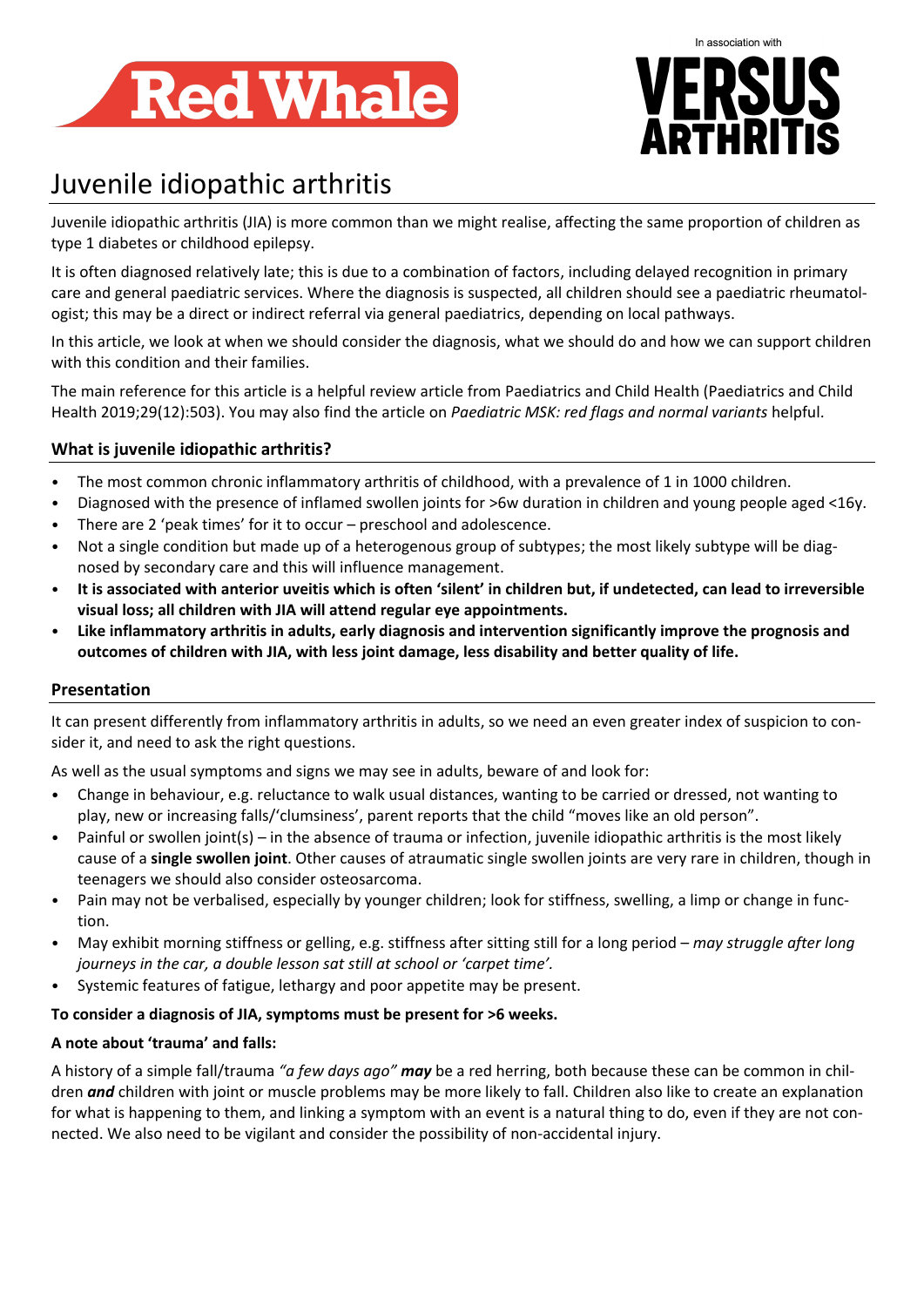## **Examination**

**MSK**

- Use the pGALS system to examine the child (see the link below to the pGALS site if you are not familiar with this it is a free resource for healthcare professionals). A 'copy me' approach can be a useful way of getting children to actively move their joints. *You may also find the separate pGALS article helpful.*
- Look particularly for asymmetry by comparing each joint in turn. This can be an effective way of detecting swelling and stiffness/restricted movement, which can be more difficult in children, who are inherently more flexible and wriggly!

#### **General**

Multisystem involvement should also be considered, particularly if any red flag symptoms are present.

- Check for lymph nodes, hepatosplenomegaly.
- Look for rashes/nail signs, including psoriasis, and signs of anaemia.
- Look at eyes for signs of uveitis, though remember that this may be silent in children; if a form of JIA is diagnosed, all will need an eye assessment.
- Dip urine for blood and protein; check BP.

## **Reactive and post-viral arthritis**

This can mimic symptoms of JIA.

- It usually occurs 7–10 days after an acute illness, e.g. varicella, EBV, rubella, GI infection. Also consider STIs in sexually active young people, which may need treating.
- Remits spontaneously within 2–3 weeks. Management is symptomatic with NSAID analgesia if needed.

# **Subtypes of JIA and their clinical features**

From a primary care perspective, we need to recognise that this could be an inflammatory arthritis and refer. Identifying subtypes is something that will take place in secondary care. However, this table may be useful for deciphering discharge letters.

| Subtype of JIA      | <b>Features</b>                                                                                            |
|---------------------|------------------------------------------------------------------------------------------------------------|
| Oligoarthritis      | 1-4 joints affected in the first 6 months. Then, after 6 months, it may be subclassified as:               |
|                     | Persistent: continues for >6m but never affects more than 4 joints.<br>$\bullet$                           |
|                     | Extended: affecting >4 joints after the first 6m.<br>٠                                                     |
|                     | This is the most common subtype (70%) and carries the best prognosis (many cases will resolve before       |
|                     | adulthood).                                                                                                |
|                     | Often presents in preschool girls with knee or ankle involvement.                                          |
| Polyarticular       | Affects 5 or more joints in the first 6 months. May be subclassified as:                                   |
|                     | Rheumatoid factor positive (rare, often in teenage girls, more likely to mimic RA).<br>$\bullet$           |
|                     | Rheumatoid factor negative (most common).<br>$\bullet$                                                     |
| Enthesitis-related  | Arthritis and enthesitis (inflammation at the insertion of a ligament, tendon or capsule to bone, particu- |
| arthritis           | larly around the foot or knee)                                                                             |
|                     | or                                                                                                         |
|                     | Arthritis or enthesitis and at least 2 of:                                                                 |
|                     | Sacroiliac joint tenderness.<br>$\bullet$                                                                  |
|                     | Inflammatory back pain.<br>٠                                                                               |
|                     | HLA-B27 positive.<br>٠                                                                                     |
|                     | Family history of HLA-B27-positive disease.                                                                |
| Psoriatic arthritis | Arthritis and psoriasis                                                                                    |
|                     | or                                                                                                         |
|                     | Arthritis and at least 2 of:                                                                               |
|                     | Dactylitis.<br>٠                                                                                           |
|                     | Nail changes.<br>$\bullet$                                                                                 |
|                     | Family history of arthritis.                                                                               |
| Systemic onset      | Arthritis, fever (daily recurrent) and rash (often maculopapular and worse with fever).                    |
|                     | Least common subtype (10% of cases); may present as a 'fever of unknown origin'.<br>٠                      |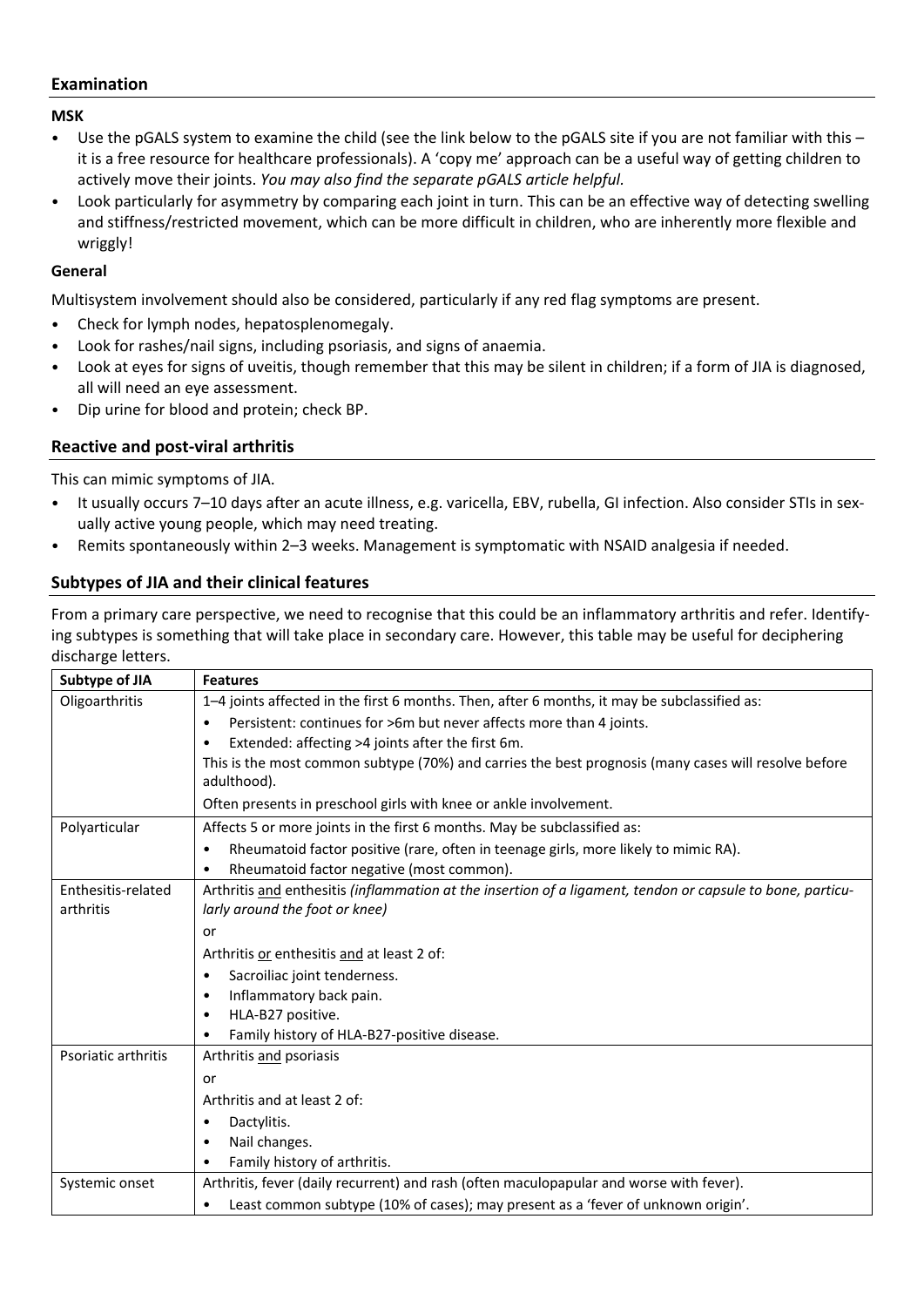|                  | One-third of children develop severe polyarthritis.<br>Systemic features can pre-date arthritis by some weeks. |
|------------------|----------------------------------------------------------------------------------------------------------------|
| Undifferentiated | Unknown cause or not fulfilling any of the above.                                                              |

# **Referral**

If you suspect JIA as a possible diagnosis, the initial presentation will determine your action:

- In this context, an acute limp or single swollen joint will need same-day assessment following the limping child protocol, either via acute paediatrics or ED. Do not do bloods in primary care and wait for the results. For information on ALL limping children, see the article on *Red flag MSK presentations in children*.
- If the presentation is more subtle or gradual, it may be appropriate to refer direct to paediatric rheumatology (or general paediatrics), depending on your local pathways.
- Like in adults, no blood test performs well enough to rule inflammatory arthritis in or out, so we should refer on the basis of a good story and not delay the referral for blood tests – these will be done in secondary care. *We may consider an urgent FBC if one of our differentials is malignancy (see article on* Red Flag MSK presentations in children*).*
- We can offer NSAIDs for symptom relief (if no contraindications) while waiting for an appointment.

#### **Management**

This will be determined by the paediatric rheumatology team, and may include:

- NSAIDs for symptomatic relief.
- Corticosteroids: usually intra-articular or pulsed IV if needed. Oral are generally avoided, though may be needed for more severe cases.
- Methotrexate is main DMARD used in JIA.
- Biologics as per NICE guidance (2015 TA373).

#### **Vaccinations**

- It is important that ALL children and young people follow the immunisations schedules.
- Live vaccines are *usually* contraindicated in immunosuppressed patients; this will include JIA patients on steroids, DMARDs (usually methotrexate) and biologics.
- However, advice is constantly changing and we should consult the green book (e.g. children on methotrexate can now receive MMR and varicella vaccine).
- Flu vaccination should be offered in the form of inactivated flu vaccine NOT the nasal spray.
- Varicella vaccination may be indicated if there has not been previous exposure, prior to starting immunosuppression.

|     | Juvenile idiopathic arthritis<br>As common in children as type 1 diabetes or epilepsy.<br>Early diagnosis and treatment improves prognosis.<br>Most common atraumatic cause of a swollen joint lasting >6w.<br>Ask about changes in behaviour and function. |
|-----|-------------------------------------------------------------------------------------------------------------------------------------------------------------------------------------------------------------------------------------------------------------|
|     | Compare both sides to look carefully for swelling and stiffness.                                                                                                                                                                                            |
|     | Refer on the basis of a good story; no blood tests we do in primary care can rule out JIA.                                                                                                                                                                  |
|     | PGALS and more information can be found here:                                                                                                                                                                                                               |
|     | http://www.pmmonline.org/                                                                                                                                                                                                                                   |
| www | Information for children, young people and their families:                                                                                                                                                                                                  |
|     | Versus Arthritis has extensive information designed to support children, their families and their teachers:                                                                                                                                                 |
|     | https://www.versusarthritis.org/about-arthritis/young-people/                                                                                                                                                                                               |
|     | There is also a Versus Arthritis symptom tracker app for teens and young adults which is free to down-<br>load: https://www.versusarthritis.org/about-arthritis/young-people/arthritis-tracker/                                                             |
|     | Versus Arthritis Young People and Families Services:                                                                                                                                                                                                        |
|     | As primary care clinicians, we can refer young people with long-term MSK conditions to VA for support<br>by simple email:                                                                                                                                   |
|     | 12-18 years old and their families in England: YPF@versusarthritis.org                                                                                                                                                                                      |
|     |                                                                                                                                                                                                                                                             |